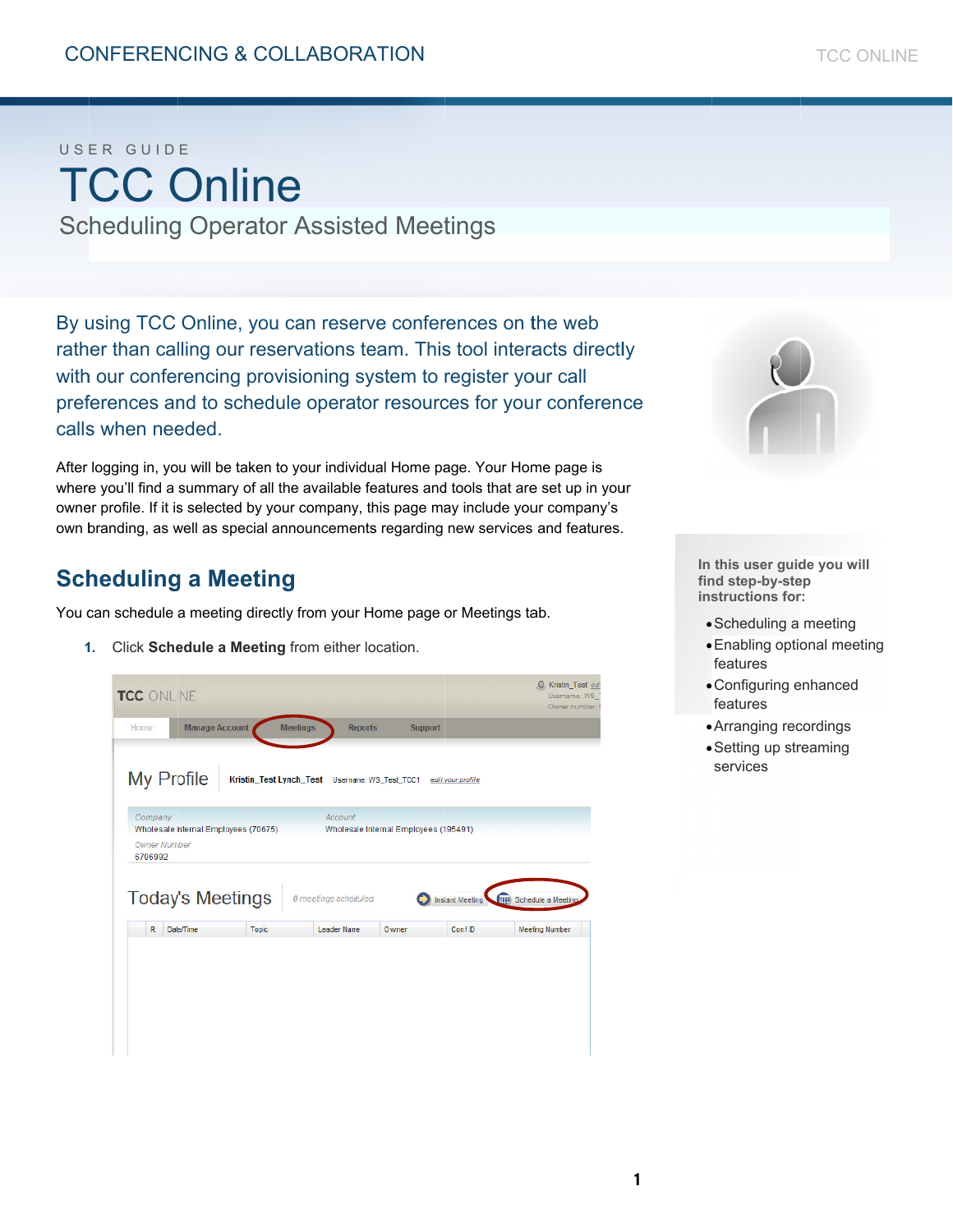### Select your **Dial-In Numbers**.

Choose whether to **Include internation dial-in numbers on my welcome invite** for your meeting. You should only check this option if you have already pre-selected the countries to display on your Product Details view, which can be accessed from the Products Detail within Manage My Account or view Product Detail in the Quick Links section. When you check the Include box, dial-in numbers for the countries you have selected will display on the email confirmation you receive for this call.

**3.** Complete the Meeting Information section.

Select the **Date** fo your meeting by clicking the calendar icon.

Select a **Time** for your meeting by using the dropdown menu.

Select the **Time Zone** for your meeting from the drop-down menu. The time zone will default to what is saved on your owner profile.

Specify the **Duration** of your meeting in hours and minutes. Your End Time will automatically calculate.

Specify the **Number of Participants** for your meeting. You need to estimate the number of participants that will be dialing in on your toll line and the number dialing in on your toll-free line. If the estimated number of toll participants is over 100 or the number of toll-free participants is over 500, you must schedule your meeting by calling our reservations department.

### Schedule a Meeting

| <b>Select Audio Option</b>                                                                    | * Please select from the following Conference                                                                                                                                                                                                       | <b>Select Web Option</b> |
|-----------------------------------------------------------------------------------------------|-----------------------------------------------------------------------------------------------------------------------------------------------------------------------------------------------------------------------------------------------------|--------------------------|
| <b>Automated</b><br>$\circ$<br><b>Reservationless-Plus</b><br><b>Recording Studio</b><br>None | Numbers for this reservations<br>$\blacktriangledown$<br>Automated / Reservationless-<br>Express Toll-Free Dial-In Number:<br>(800)-374-2380<br>V<br>Automated / Reservationless-<br><b>Express International Dial-In</b><br>Number: (706)-634-2321 | O None                   |
|                                                                                               | Enable country numbers for this<br>reservation<br>Check this box to show<br>international dial-in numbers on<br>your email confirmation.                                                                                                            |                          |
|                                                                                               | International numbers are not<br>enabled on your profile page<br>Change                                                                                                                                                                             |                          |

### **Schedule a Meeting**

| <b>Operator Assisted</b>                                     |                                     |                                       |               |                          |
|--------------------------------------------------------------|-------------------------------------|---------------------------------------|---------------|--------------------------|
| Participant List<br><b>Meeting Information</b>               |                                     | <b>Pre-Meeting Features</b>           |               | <b>Enhanced Features</b> |
| <b>Recording Features</b>                                    |                                     |                                       |               |                          |
| Meeting Information                                          |                                     |                                       |               |                          |
| *Date:                                                       |                                     |                                       | ⊡             | $\mathbf{r}$             |
| *Time:                                                       |                                     | $\overline{\phantom{0}}$              |               |                          |
| *Time Zone:                                                  |                                     | (GMT-05:00) Eastern Time (US & Can. ▼ |               |                          |
| *Duration:                                                   | $\overline{\phantom{a}}$<br>$\circ$ | <b>Hours</b><br>o                     | Minutes=<br>٠ | $\bullet$                |
| *End Time:                                                   |                                     |                                       |               |                          |
| * Estimated number of participants on toll<br>lines (local): |                                     |                                       |               | $\mathbf{r}$             |
| * Estimated number of participants on toll-<br>free lines:   |                                     |                                       |               | ÷                        |
| Topic:                                                       |                                     |                                       |               |                          |
| Is person scheduling the meeting Shonna<br>Sanders?          | <b>©</b> Yes ⊜ No                   |                                       |               |                          |
| is person leading the meeting Shonna<br>Sanders?             | © Yes ⊜ No                          |                                       |               |                          |

While not required, it is helpful to include a **Topic** to distinguish this meeting from other.

Select Yes or No, if you are the person scheduling the meeting. If you're scheduling this call on behalf of someone else, provide your information in this area so a conference coordinator has a point of contact should there be any questions.

Select **Yes** or **No**, if you are the person leading the meeting. If you are not the meeting leader, provide the required information in this area.

regulred fields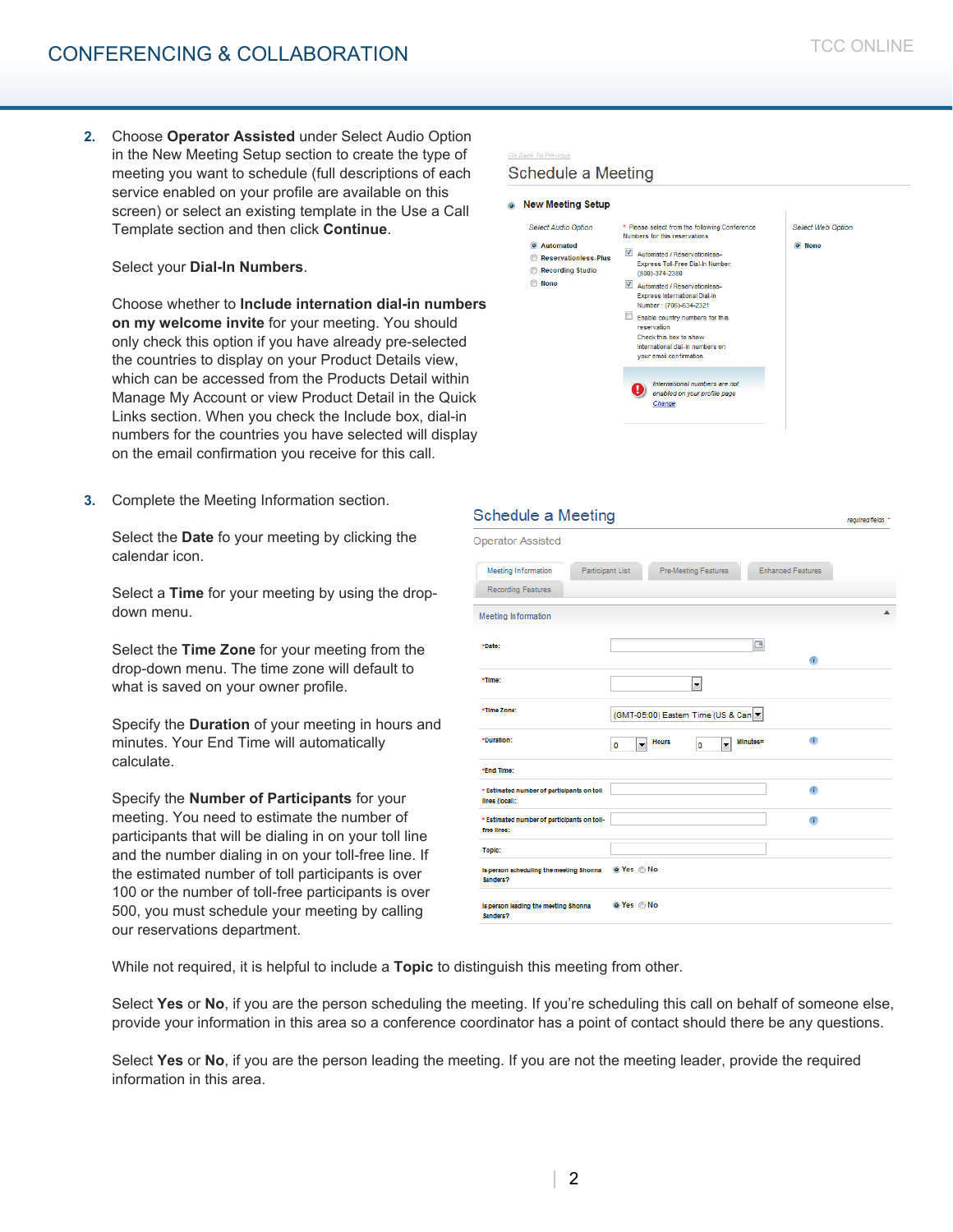| Klohs?       | Is person scheduling the meeting Balley (8) Yes (8) No |   |  |
|--------------|--------------------------------------------------------|---|--|
| *First Name: |                                                        |   |  |
| *Last Name:  |                                                        |   |  |
| *Country:    | <b>United States</b><br>$\left  \frac{1}{2} \right $   |   |  |
| *Telephone:  | Ext.                                                   |   |  |
| Fax:         |                                                        | т |  |

**4.** Provide a **Project Accounting Code (PAC)**, if needed. Project Accounting Codes, provide a method to identify conference calls. These are individual accounting codes that may be used to bill the appropriate department/cost center or just to track departmental conference calls. The label precedings this field can be customized to show the verbiage that your company uses for this purpose.

**Recurring Options** 

end?

Schedule this call to occur

| Project Accounting Code (PAC) |  |
|-------------------------------|--|
| <b>Custom PAC label:</b>      |  |

IV I would like to set up a recurring call

1. How frequently do you want to hold this conference call?

2. When do you want this series of conference calls to

3. Depending on the options chosen above, one or more conference calls may fall on a Saturday or Sunday. If so,

**5.** Select the **Recurring Options**, if the meeting you scheduling is a recurring meeting. This section allows you to select the frequency of the meetings: daily, weekly or monthly and for how long you would like the recurring meeting to be scheduled in advance.

Check the box indicating you would like for this to be a recurring call.

Determine the frequency of the call: **Daily**, **Weekly**, **Monthly, Every Business Day (Monday – Friday) or Every Day of the Week**. Your screen will refresh based on your selection and provide options for you to further define the frequency of your call.

Determine when you want the series of

conference calls to end. You may scheudle the meeting indefinitely, end after a number of occurences or end on a certain date.

how do you want to handle it?

Determine any changes needed if your call should fall on a weekend.

Click **Preview Conference Dates** for a summary of your recurring call(s).

**6.** Select the Standard Features for the call.

> Participants can either be placed on hold with music until you join the

| <b>Participant Drop:</b>             | <b>Music Hold @ Direct Entry</b>                             | Œ  |
|--------------------------------------|--------------------------------------------------------------|----|
| Leader Order:                        | C Leader First C Leader Last @ None                          |    |
| <b>Entry/Exit Tone Notification:</b> | $\Box$ Entry Tone Notification $\Box$ Exit Tone Notification |    |
| Name Announce<br>V                   |                                                              |    |
| Rollcall<br>$\overline{\mathbf{v}}$  |                                                              | n. |

**Preview Conference Dates** 

**Every Day of the Week** 

number of occurrences:

@ Daily @ Weekly @ Monthly @ Every Business Day (Monday - Friday)

(6) Never, keep scheduling this call indefinitely **End this series of conference calls after the following** 

n End this series of conference calls after:

Reschedule the call for the following Monday Reschedule the call for the prior Friday @ Keep the call as scheduled Cancel the call.

 $\square$ 

| 3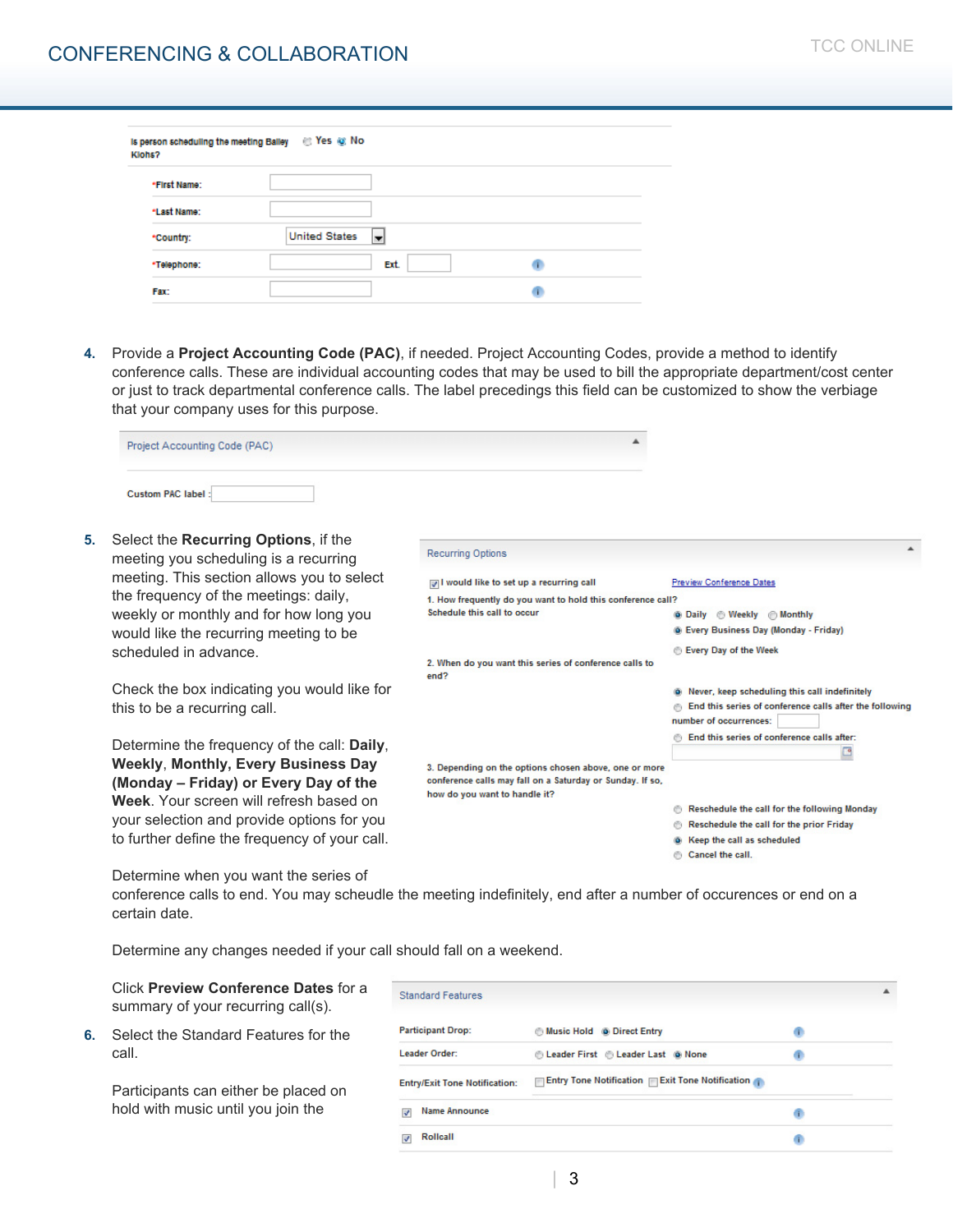conference (Music Hold) or they can be placed directly into the call by an operator (Direct Entry).

You have the option to join before participants enter your meeting (Leader First) or after all participants have been placed into the meeting (Leader Last)

Choose to have a tone played into the conference when participants enter and/or exit the meeting (Entry Tone/Exit Tone).

Instruct the operator to announce participants' names as they are joined to the call (Name Announce) or the operator receites the names of participants who are in the conference (Roll Call).

- **7.** If not already pre-populated, provide an email address to receive email confirmation details for your meeting. You may also choose an optional fax confirmation or dial-out confirmation.
- **8.** If you want to make any optional meeting feature selections, select the appropriate tab. Otherwise, click **Save** at this point or from any of the optional feature tabs to reserve your call.

| <b>Confirmation Options</b>                       |                                                           |  |
|---------------------------------------------------|-----------------------------------------------------------|--|
| Send Email Confirmation to: bailey.klohs@gmail.co | Add/Edit email addresses<br>$\bullet$                     |  |
| Send Fax Confirmation:<br>a                       | <b>Country: United States</b><br>$\overline{\phantom{a}}$ |  |
| <b>Dial-Out Confirmation Only</b>                 |                                                           |  |

# **Optional Meeting Features**

There are many optional meeting features that can also be chosen using TCC Online. These features include Participant List, Pre-Meeting Features, Enhanced Features, Web/Video Features and Recording Features. These will vary depending on the

type of meeting being scheduled. A complete list of Operator Assisted features and options is shown below.

# **Participant List**

Participant List is a commonly used security feature that ensures only invited participants are allowed into the conference by the conference operator. You can choose to have the conference operator dial out to the participant or indicate that the participant will be dialing into the call. This feature can also be used to communicate the meeting details to participants.

> **1.** Select **Add Participant from list** to select participants from a stored list (see Address Book) by highlighting their names and clicking **Add Selected Participant to Meeting**. Your screen will refresh with this addition.

### OR

Select **Add Participant** to add new particpants to the meeting. Complete the table with their details

|                           |                   | Participants for this meeting                                      |                                                  |      |            |                      |              | Add Participant | $\mathbb{C}$<br>Add Participant from list |            |
|---------------------------|-------------------|--------------------------------------------------------------------|--------------------------------------------------|------|------------|----------------------|--------------|-----------------|-------------------------------------------|------------|
|                           | <b>First Name</b> | Last Name                                                          | Lea                                              | Co., | Telephone  | Country              | Send Confirm | Call Type       | <b>Dial-out Time</b>                      | Call Order |
| $\boldsymbol{\mathrm{v}}$ | Shonna            | Sanders                                                            | $\mathcal{J}$                                    |      | 7066436755 | <b>United States</b> |              | <b>Dial in</b>  |                                           | ٥          |
|                           |                   |                                                                    |                                                  |      |            |                      |              |                 |                                           |            |
|                           |                   |                                                                    |                                                  |      |            |                      |              |                 |                                           |            |
|                           |                   |                                                                    |                                                  |      |            |                      |              |                 |                                           |            |
|                           |                   |                                                                    |                                                  |      |            |                      |              |                 |                                           |            |
|                           |                   |                                                                    |                                                  |      |            |                      |              |                 |                                           |            |
|                           |                   |                                                                    |                                                  |      |            |                      |              |                 |                                           |            |
|                           |                   |                                                                    |                                                  |      |            |                      |              |                 |                                           |            |
| 44                        | Page              | $1$ of $1$ $\rightarrow$ $\rightarrow$ $\rightarrow$ $\rightarrow$ |                                                  |      |            |                      |              |                 |                                           |            |
|                           |                   |                                                                    |                                                  |      |            |                      |              |                 |                                           |            |
|                           |                   |                                                                    |                                                  |      |            |                      |              |                 |                                           | SAVE       |
|                           |                   |                                                                    |                                                  |      |            |                      |              |                 |                                           |            |
|                           |                   |                                                                    | go to participant list                           |      |            |                      |              |                 |                                           |            |
|                           |                   |                                                                    | <b>Add/Edit Participant</b><br><b>First Name</b> |      |            |                      |              |                 |                                           |            |
| aloot                     |                   |                                                                    |                                                  |      |            |                      |              |                 |                                           |            |

| Add/Edit Participant<br><b>First Name</b> |                                         |  |
|-------------------------------------------|-----------------------------------------|--|
| <b>Last Name</b>                          |                                         |  |
| Country                                   | Afghanistan<br>$\overline{\phantom{a}}$ |  |
| Telephone                                 | ۱Œ<br>Ext.:                             |  |
| Call Type                                 | Dial In<br>$\vert$ ,                    |  |
| Dial-out Time (HH:MM)                     |                                         |  |
|                                           | AM<br>$\overline{\phantom{a}}$          |  |
| <b>Call Order</b>                         | o                                       |  |
| <b>Send Confirm</b>                       | $\oplus$                                |  |
| Leader<br>$\mathbb{R}^m$                  |                                         |  |
| Communication Line<br>$\equiv$            |                                         |  |
|                                           |                                         |  |

SAVE PARTICIPANT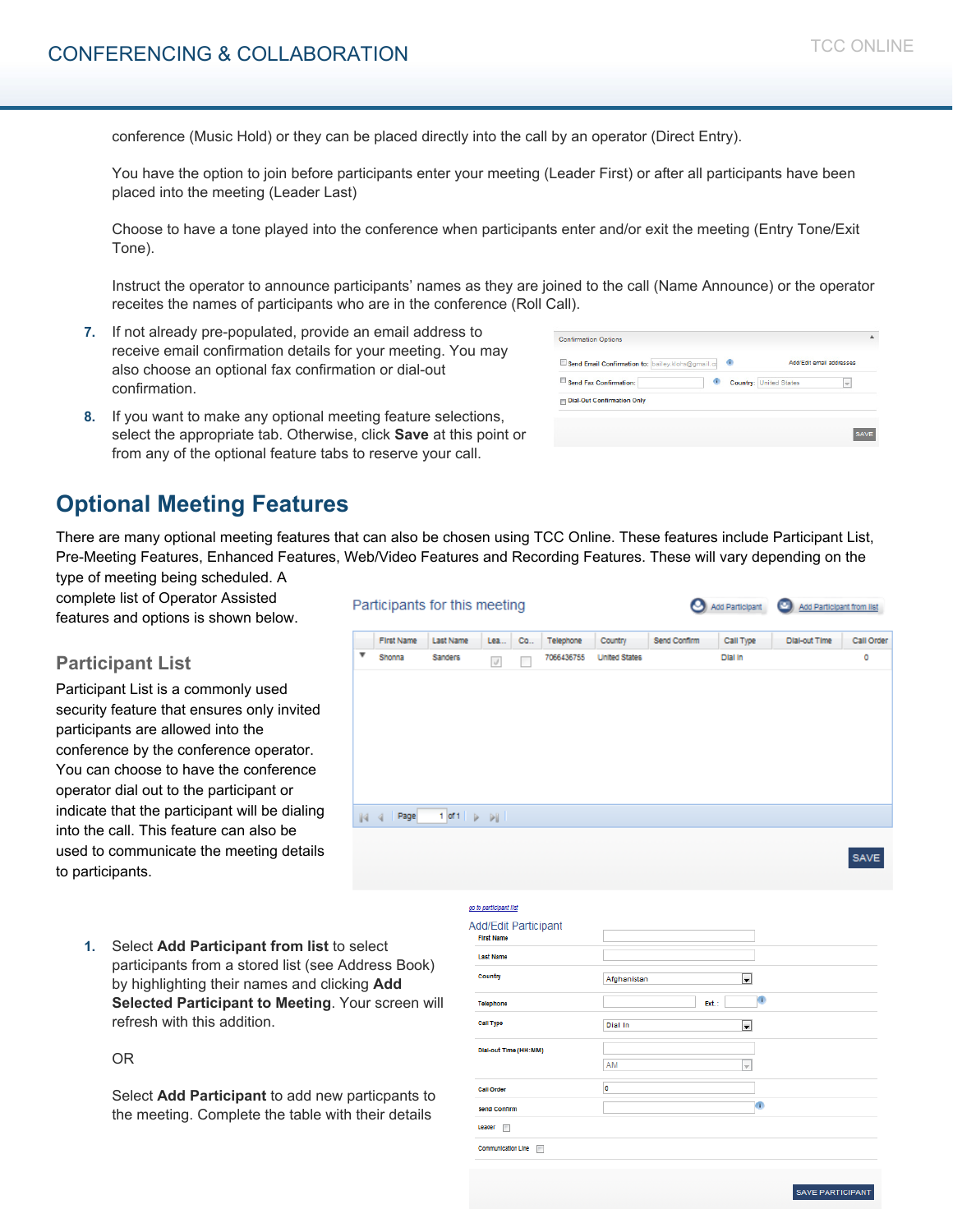and click **Save Participant**. The screen will refresh to show a list of participants for your call.

- **2.** To edit the participants on the list, click the arrow to the left of the name and choose **edit** or **delete**. By selecting edit, you will be directed to the Add/Edit participant screen. By selecing delete, you will be asked for confirmation to delete this participant from your meeting.
- **3.** If you want to make any additional optional meeting feature selections, click the appropriate tab. Otherwise, click **Save** to reserve your call.

| Participants for this meeting |                                                                  |     |    |            |                      |              | Add Participant | Add Participant from list<br>$\bullet$ |             |
|-------------------------------|------------------------------------------------------------------|-----|----|------------|----------------------|--------------|-----------------|----------------------------------------|-------------|
| First Name                    | Last Name                                                        | Lea | Co | Telephone  | Country              | Send Confirm | Call Type       | <b>Dial-out Time</b>                   | Call Order  |
| ▼<br>Sina                     | Evans                                                            |     |    | 7065551212 | <b>United States</b> |              | <b>Dial in</b>  |                                        | ٥           |
| <b>⊠</b> edit                 | Sanders                                                          | V   |    | 7066436755 | <b>United States</b> |              | <b>Dial in</b>  |                                        | 0           |
| ø<br>delete                   |                                                                  |     |    |            |                      |              |                 |                                        |             |
| Page                          | $1$ of $1$ $\rightarrow$ $\rightarrow$ $\rightarrow$ $\parallel$ |     |    |            |                      |              |                 |                                        |             |
|                               |                                                                  |     |    |            |                      |              |                 |                                        | <b>SAVE</b> |

# **Pre-Meeting Features**

TCC Online offers a set of pre-meeting features that give you additional flexibility in how to communicate to participants prior to your conference. These include user registration options, broadcast services, customized enunciator, operator scripts and promotional playback messages.

# **Registration Options**

Manage your large conferences and keep track of participants. You decide what information you would like to gather from each registrant and choose from additional options, such as email reminders and custom-scripted messages. With both phone and

Registration

web access to choose from, you can construct an event registration program that best suits your needs.

- **1.** Check the box indicating you would like to add Registration to your meeting.
- **2.** Click the drop-down box to select from the following registration options:

| <b>Type</b>                     | Phone Registration<br>v |
|---------------------------------|-------------------------|
| <b>Number of Registrants</b>    |                         |
| <b>Registration ID Required</b> |                         |
| <b>Contact Name</b>             |                         |
| <b>Contact Phone</b>            |                         |

### **Phone Registration** –

Participants register for your meeting by dialing into a branded toll-free number and leaving an RSVP for your meeting according to the parameters you define.

**Web Registration for Single Event** – Participants register for your meeting by visiting an Event Registration web site branded specifically for you.

**Web Registration for Multiple Events** – Participants register for your meeting by dialing into a branded toll-free number or by visting an Event Registration web site branded especially for you.

**Phone and Web Registration for Single Event** – Participants register for your meeting by dialing into a branded tollfree number or by visiting an Event Registration web site branded especially for you.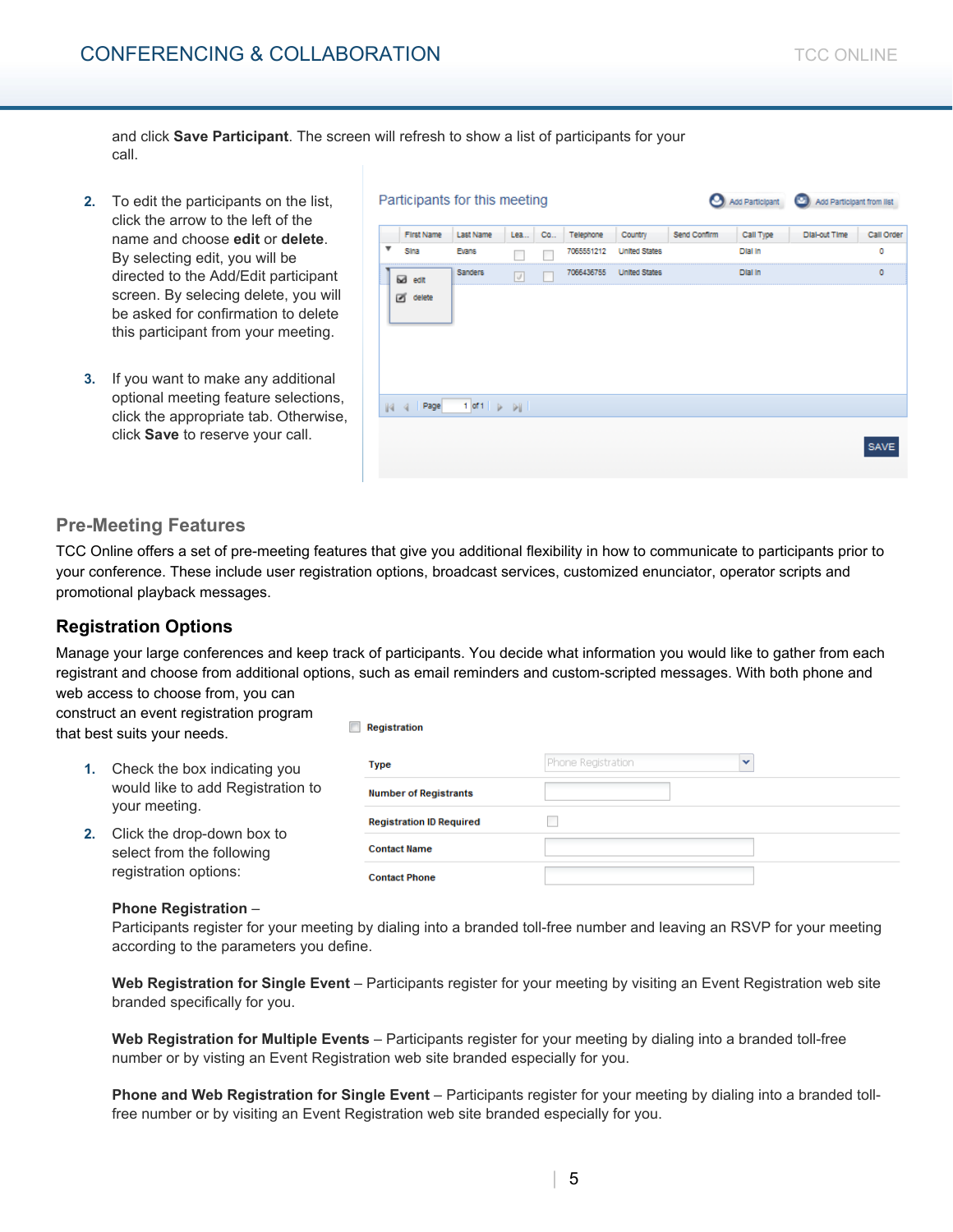**Phone and Web Registration for Mulitple Events** – Participants register for multiple events by dialing into a branded toll-free number or by visting an Event Registration web site branded especially for you.

- **3.** Provide the **Number of Registrants** you want to have acess to your phone and/or web registration.
- **4.** Check the **Registration ID Required** box if you would like this option.
- **5.** Provide a **Contact Name** and **Contact Phone** number.
- **6.** If you would like to make any additional optional meeting feature selections, continue to the appropriate section or tab. Otherwise, click **Save** to reserve your call.

Note: Additional charges may be applied for this service. Please check with your company administrator or account manager for details.

### **Broadcast Services**

Send pre- or post-event documents or messages to all your guests simultaneously.

- **1.** Check the box indicating you would like to add **Broadcasting** to your meeting.
- **2.** Select one or more of the delivery methods to send documents or messages:

**Email** – Supports text and HTML files. **Fax** – Supports paper copy or electronic files (MS Word or Adobe file formats).

| Email Fax Volce       |                        |     |
|-----------------------|------------------------|-----|
| <b>BroadCast Date</b> |                        |     |
| <b>Contact Name</b>   | <b>Bailey Klohs</b>    |     |
| <b>Contact Phone</b>  | 3034107532             | Ext |
| Email                 | bailey.klohs@gmail.com |     |

**Voice** – Supports audio messages up to 45 seconds in duration.

- **3.** Click the calendar icon to select your Broadcast Date.
- **4.** Provide or edit **Contact Name**, **Contact Phone** and **Email** . These will automatically pre-populate with your details but are editable.

Audio Event Services

**5.** If you want to make any additional optional meeting feature selections, continue to the appropriate section or tab. Otherwise, click **Save** to reserve your call.

Note: Voice Broadcast services are free; however, additional charges may be applied for Email and Fax Broadcast services. Please check with your company administrator for details.

# **Audio Event Services**

This feature must be selected if you require any of the following Enhanced Features on your call:

- o Communication Line
- o Leader-View
- o Polling
- o Question & Answer
- o Transcription
- **1.** Check the **Audio Event Services** box.
- **2.** Select a general topic for your call from the dropdown list.
- **3.** The contact name and phone number will automatically populate with the leader's details, but can be edited if required.
- **4.** If needed, enter your **Walk through comments**.

| <b>Audio Services</b>          |                                                                                                                                                                        | œ |
|--------------------------------|------------------------------------------------------------------------------------------------------------------------------------------------------------------------|---|
|                                |                                                                                                                                                                        |   |
| <b>Topic</b>                   | None<br>v                                                                                                                                                              |   |
| <b>Walk thru Contact Info.</b> | Your Account specialist will contact<br>you 24-48 business hours prior to<br>the call.<br>Should they contact you at<br>7066436755?<br>If someone should be contacted, |   |
|                                | list below:                                                                                                                                                            |   |
| Contact Name *                 | <b>Shonna Sanders</b>                                                                                                                                                  |   |
| <b>Contact Phone *</b>         | 7066436755                                                                                                                                                             |   |
| Walk thru comments:            |                                                                                                                                                                        |   |
| <b>Last Updated:</b>           |                                                                                                                                                                        |   |
| <b>Updated By:</b>             |                                                                                                                                                                        |   |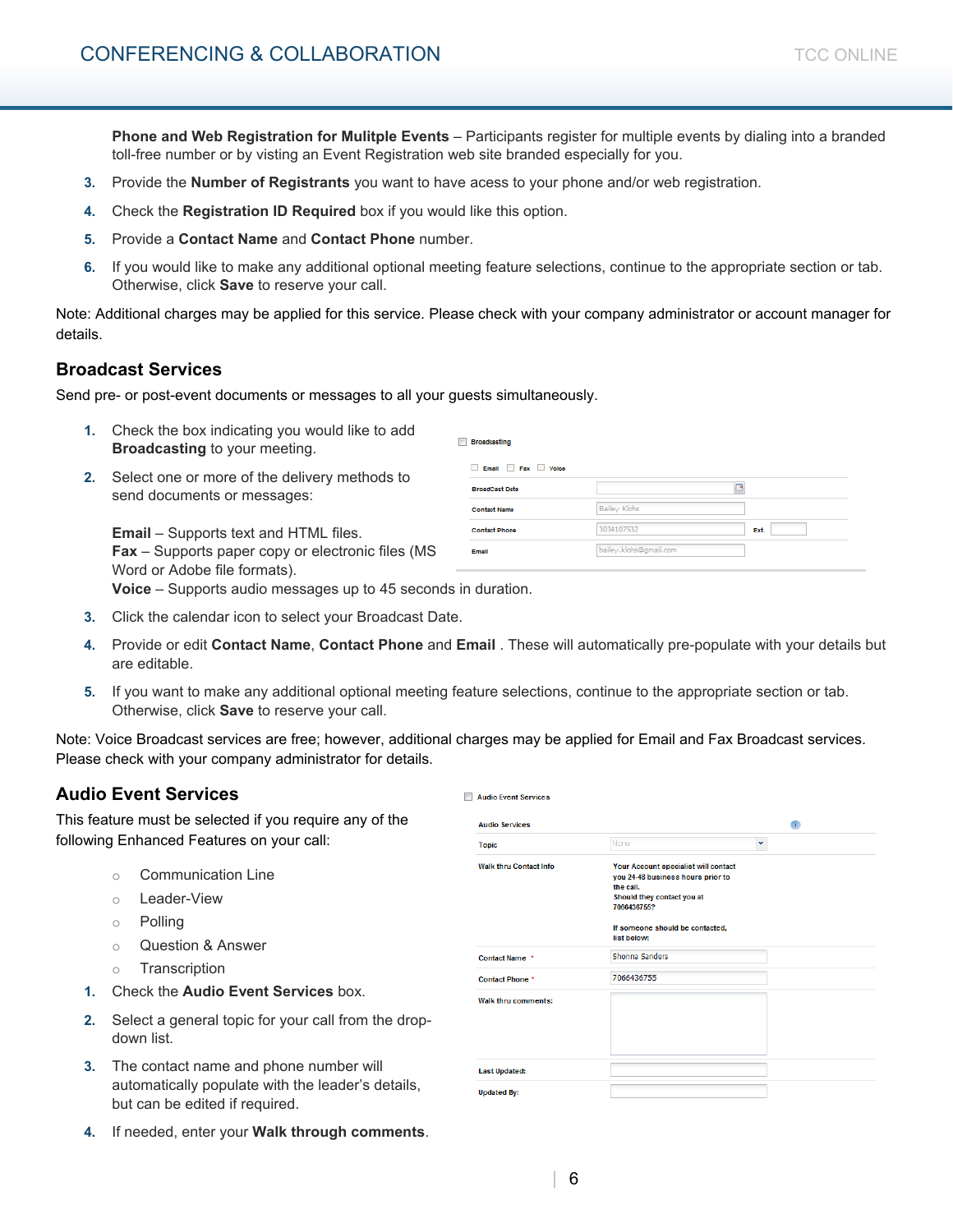**5.** If you would like to make any additonal optional meeting feature selections, continue to the appropriate section or tab. Otherwise, click **Save** to reserve your call.

Special Enunciator

**Custom Scripting** 

# **Special Enunciator**

You may have your participants greeted with a branded recording when they dial in for your conference call. For example, "Welcome to the designated conferencing provider for ABC Company. A conference coordinator will be with you shortly."

- **1.** Check the box indicating you would like to add a Special Enunciator to your meeting.
- **2.** Provide your script where indicated.
- **3.** If you want to make any additional optional meeting feature selections, continue to the appropriate section or tab. Otherwise, click **Save** to reserve your call.

# **Custom Script**

Craft a special message for a welcome statement, Q&A session and/or closing comments. Your script is read by the operator during your meeting, adding another way to personalize your call.

- **1.** Check the box indicating you would like to add Special Script to your meeting.
- **2.** Provide your special script where indicated.
- **3.** If you want to make any additional optional meeting feature selections, click the appropriate tab**.**  Otherwise, click **Save** to reserve your call.

# **Promotional Playback**

Provide a promotional message or announcement for your participants to listen to while they wait for your meeting to begin.

- **1.** Check the box indicating you would like to add Promotional Tape/Playback to your meeting.
- **2.** From the drop down menu, select the format for which the message or announcement will be provided: CD, cassette,LDS, EncoreSM, micro cassette or DAT.
- **3.** If you want to make any additional optional meeting feature selections, click the appropriate tab**.** Otherwise, click **Save** to reserve your call.

Note: Additional charges may be applied for this service. Please check with your company administrator for details.

### **Enhanced Features**

A complete range of enhancements are available to make the most of your event, and your conference will be more professional, interactive and engaging. It's easy to customize your conference with one or more of the enhanced features listed below.

| 7

 $\overline{1}$ 



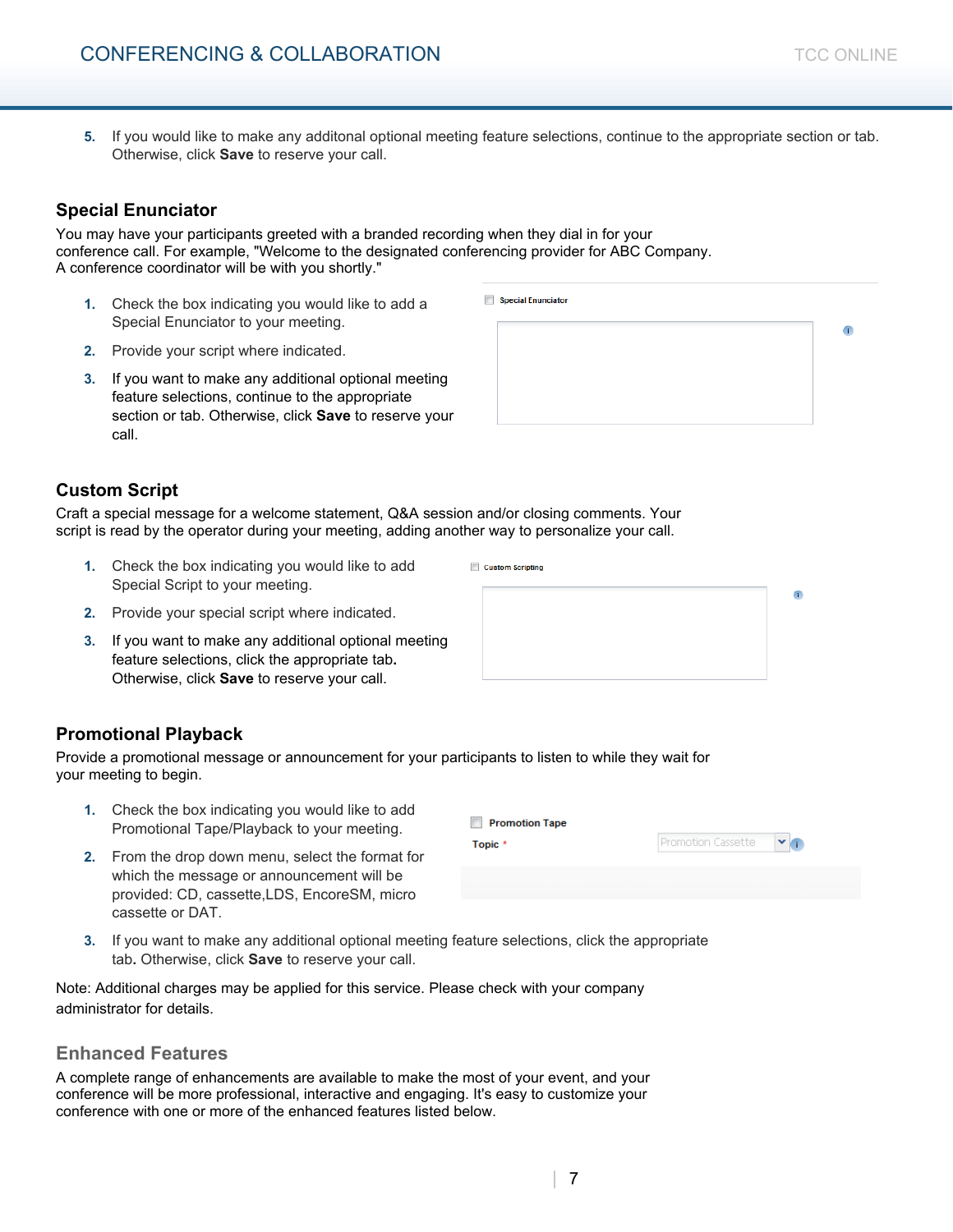# **Features**

The Features Section allows you to select Polling, Participant Report and Call Transcription Settings.

# **Polling**

Determine questions prior to your meeting and have participants respond using their telephone keypads. Polling allows you to collect instant feedback and increases participant involvement in the call. You will receive a report with all the responses organized by question and participant.

- **1.** Check the box indicating you would like to add Polling to your meeting
- **2.** Determine who will be conducting the poll, **Polling by Operator** or **Polling by Leader**.
- **3.** Identify who will receive Polling results and provide **Recipient Name**, **Email**  and/or **Fax** number.
- **4.** In the specified areas, provide your question and up to 10 possible answers. Click **Add Question**. The screen will refresh, and you may add more questions or delete any you have already submitted.
- **5.** If you want to make any additional optional meeting feature selections, click the appropriate tab**.** Otherwise, click **Save** to reserve your call.

|                                       | Shonna L Sanders |         |  |
|---------------------------------------|------------------|---------|--|
| <b>Recipient Name</b>                 |                  |         |  |
| <b>Polling Result Recipient Email</b> |                  |         |  |
| <b>Polling Result Recipient Fax</b>   |                  |         |  |
|                                       |                  |         |  |
| Question                              |                  | Answers |  |
|                                       |                  |         |  |
|                                       |                  |         |  |
|                                       |                  |         |  |
|                                       |                  |         |  |
|                                       |                  |         |  |
|                                       |                  |         |  |
|                                       |                  |         |  |
|                                       |                  |         |  |
|                                       |                  |         |  |
|                                       |                  |         |  |

# **Participant Report**

Collect information about your participants as they join your conference. The information will be sent to you by fax or email along with the on-the-line times for each participant. Participant Report

- **1.** Check the box indicating you would like to add Participant Report to your meeting.
- **2.** Select which **Participant Report Option** you would like:

**Standard –** Requests the participant's first and last name.

**Enhanced –** Requests the participant's first and last name, phone number and two additional pieces of information of your choice. If selected, add the additional requested information you desire to fields 3 and 4.

**Premium –** Requests the participant's first and last name, phone number and four additional pieces of information of your choice. If selected, add the additional requested information you desire to fields 3 through 6.

**3.** Indicate who you would like the Participant Report

| Which Participant Report option would you like? Please do not amend the phone number box as this is designed to take numeric values only. |                                                                                                                                                                                            |     |   |  |
|-------------------------------------------------------------------------------------------------------------------------------------------|--------------------------------------------------------------------------------------------------------------------------------------------------------------------------------------------|-----|---|--|
| Report type (b) Participant Report (Standard) (b) Participant Report (Enhanced) (b) Participant Report (Premium)                          |                                                                                                                                                                                            |     |   |  |
| <b>Requested Information</b><br>First and Last Name<br>1.                                                                                 |                                                                                                                                                                                            |     |   |  |
| Participant report recipients<br>row, and click "REMOVE RECIPIENT".                                                                       | Manage your Participant report recipients below. To add, please fill out the form below and<br>click "ADD RECEIPIENT". To delete, find the recipient in the data grid below, highlight the |     |   |  |
| Recipient Name *                                                                                                                          |                                                                                                                                                                                            |     |   |  |
| <b>Recipient email</b>                                                                                                                    |                                                                                                                                                                                            |     | œ |  |
| <b>Recipient fax</b>                                                                                                                      |                                                                                                                                                                                            |     | œ |  |
| Add recipient                                                                                                                             |                                                                                                                                                                                            |     |   |  |
| Recipient Name                                                                                                                            | Emall                                                                                                                                                                                      | Fax |   |  |
|                                                                                                                                           |                                                                                                                                                                                            |     |   |  |
|                                                                                                                                           |                                                                                                                                                                                            |     |   |  |
|                                                                                                                                           |                                                                                                                                                                                            |     |   |  |
|                                                                                                                                           |                                                                                                                                                                                            |     |   |  |
| 4                                                                                                                                         |                                                                                                                                                                                            |     |   |  |
| $1$ of $5$ $\frac{1}{2}$                                                                                                                  |                                                                                                                                                                                            |     |   |  |
| Page.<br>Oabste recloten                                                                                                                  |                                                                                                                                                                                            |     |   |  |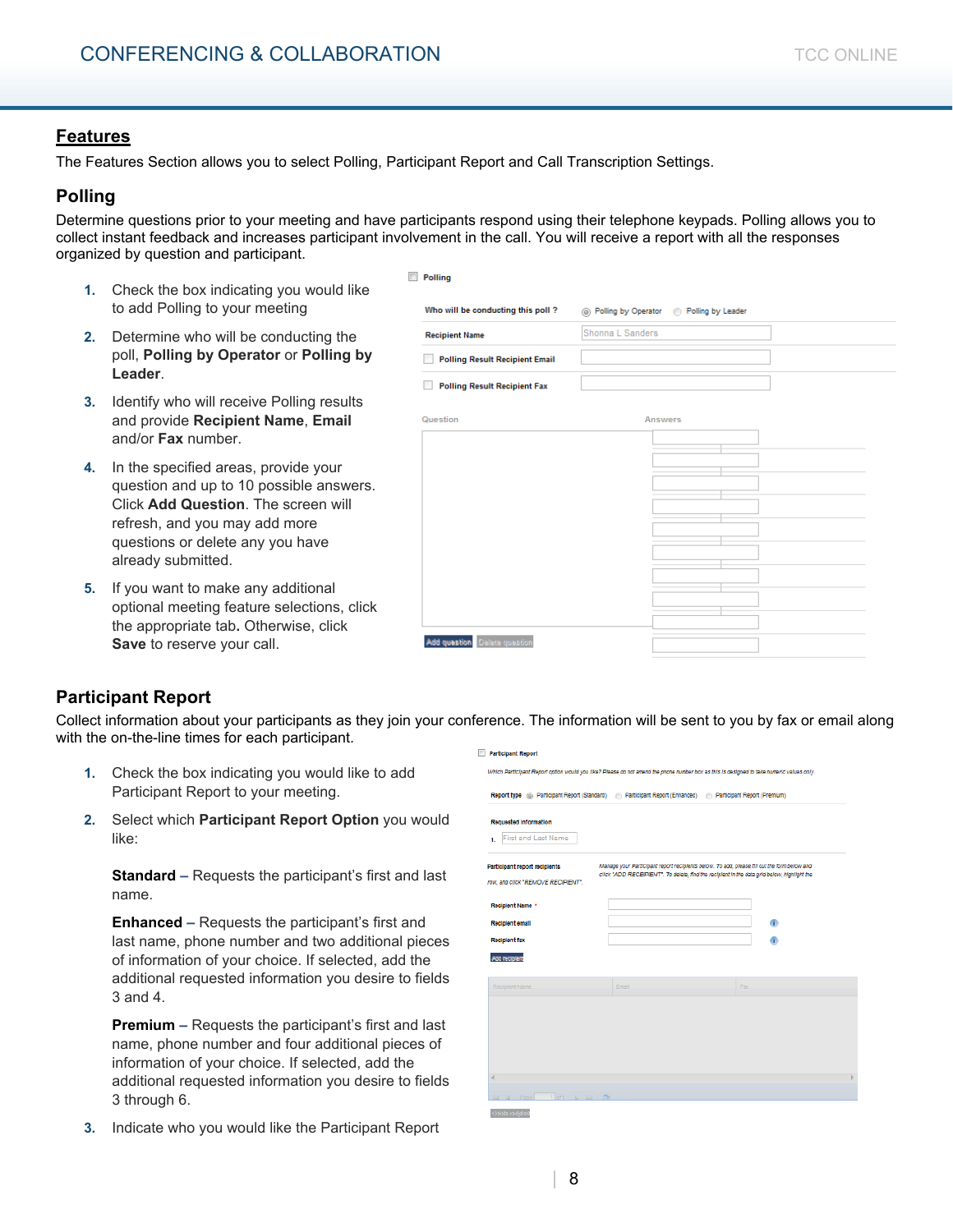delivered to and provide **Recipient Name**, **Email** and/or **Fax** number. Click **Add Recipient**. Your screen will refresh and you may add more recipients if desired.

**4.** If you want to make any additional optional meeting feature selections, click the appropriate tab**.** Otherwise, click **Save** to reserve your call.

### **Call Transcription**

Transcription provides an accurate, verbatim account of a conference in a typewritten format in Microsoft Word.

- **1.** Check the box indicating you would like to add Call Transcription to your meeting.
- **2.** Select your preferred **Service Option**: 3, 12, 24 or 48 hour turnaround.
- **3.** Determine whether you would like your **Entire Call**  transcribed or the **Q&A Session Only**.
- **4.** Select how you would like your transcription delivered: **Email**, **Fax** or **Hard Copy w/Diskette**.
- **5.** Provide the requested contact information. Click **Add Recipient**. Your screen will refresh and if you choose to do so, you may add more recipients or delete recipients you've already submitted.
- **6.** If you want to make any additional optional meeting feature selections, click the appropriate tab**.**  Otherwise, click **Save** to reserve your call.

| <b>Call Transcription</b>                                                  |                                                                                                                                                                                            |
|----------------------------------------------------------------------------|--------------------------------------------------------------------------------------------------------------------------------------------------------------------------------------------|
| cancelled at least 15 minutes prior to the call start time.                | Please be advised that this call is subject to a Call Transcription cancellation fee should the call not take place and if the reservation is not                                          |
| <b>Service options</b>                                                     | Call Transcription - Standard (48 Hour Turnaround)<br>$\overline{\phantom{a}}$                                                                                                             |
| Part of call to be transcribed                                             | Entire Call<br>$\overline{\mathbf{v}}$                                                                                                                                                     |
| Delivery method                                                            | Email Fax Hard Copy w/Diskette                                                                                                                                                             |
| <b>Call Transcription RECIPIENTS</b><br>row, and click "REMOVE RECIPIENT". | Manage your Call transcription recipients below. To add, please fill out the form below and<br>click "ADD RECEIPIENT". To delete, find the recipient in the data grid below, highlight the |
|                                                                            |                                                                                                                                                                                            |
| Name *                                                                     |                                                                                                                                                                                            |
| Email *                                                                    |                                                                                                                                                                                            |
| Fax                                                                        | œ                                                                                                                                                                                          |
| Mall Qty +                                                                 |                                                                                                                                                                                            |
| <b>Address 1</b>                                                           |                                                                                                                                                                                            |
| Address 2                                                                  |                                                                                                                                                                                            |
| <b>Address 3</b>                                                           |                                                                                                                                                                                            |
| Country                                                                    | <b>United States</b><br>$\overline{\phantom{a}}$                                                                                                                                           |
| City                                                                       |                                                                                                                                                                                            |
| <b>State/Province</b>                                                      | AK<br>$\overline{\phantom{a}}$                                                                                                                                                             |
| <b>ZIP/Postal Code</b>                                                     |                                                                                                                                                                                            |
| Add recibien                                                               |                                                                                                                                                                                            |

Note: Additional charges may be applied for this service. Please check with your company administrator for details.

### **Settings**

Choose from the following Additional Enhanced Features to make your meeting experience even more productive.

- **Communication Line** Speak with an operator outside the main conference to convey behind-thescenes information, orchestrate guest speakers or give timing cues. A Communication Line makes it easier to manage a large conference.
- **Security Lock your conference so** that no additional participants or the operator can join your call after it starts.
- **Leader-ViewSM** View participant information and Q&A queue lists via the Internet. With this secure, real-time tool, you'll be able to see when key guests arrive and who's in queue to ask questions.

| Settings                                                                                |                      |
|-----------------------------------------------------------------------------------------|----------------------|
| I would like to add a Communication Line to this call.                                  | $\hat{1}$            |
| <b>Security</b>                                                                         | Ð                    |
| <b>E Leader View</b>                                                                    | $\ddot{\phantom{a}}$ |
| <b>E</b> Lecture                                                                        | $\mathbf{r}$         |
| <b>Nolde Talent</b><br>English $\vert \hspace{-.06cm} \downarrow \hspace{-.08cm} \vert$ | Ð                    |
| Question & Answer                                                                       | œ                    |
| Call Monitor                                                                            | $\oplus$             |
| Password                                                                                | G)                   |
| Record/Playback<br>Conference ID<br>CD Playback<br>$\overline{\phantom{a}}$             | $\ddot{\phantom{a}}$ |

• **Lecture –** All guests' lines are muted during the presentation to reduce background noise, allowing you to deliver your message uninterrupted.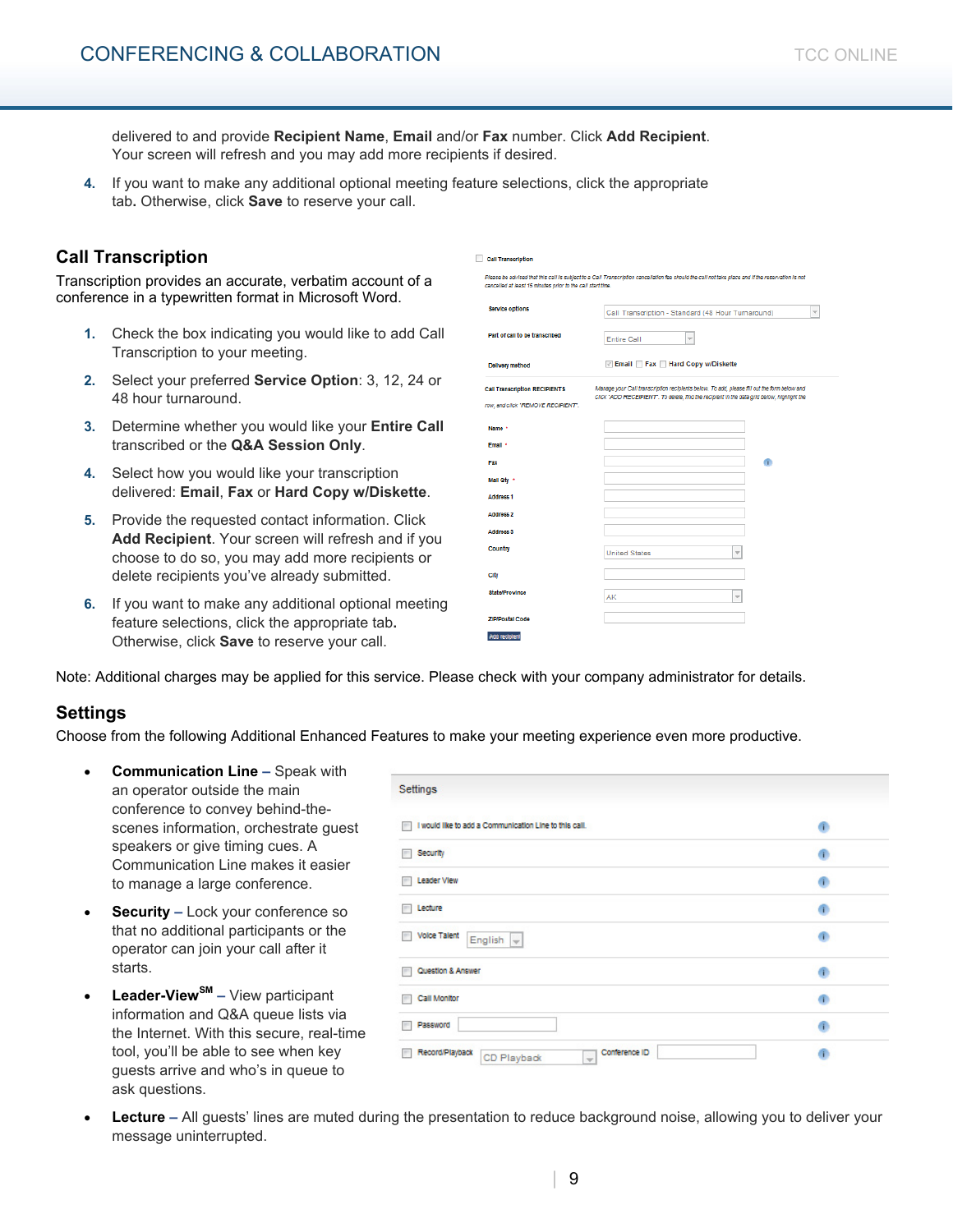- **Question & Answer** Give your participants the opportunity to ask questions during the conference. Participants indicate they have a question using their telephone keypads, while the operator manages the question queue in a professional and orderly fashion.
- **Call Monitor** Have your conference call monitored for clarity, but not content, ensuring that your participants will experience the highest level of quality.
- **Password** Require participants to provide the operator with a pre-determined word or code to join the conference. Password protection restricts attendance and heightens security.
- **Record/Playback** Replay a previously recorded conference or message at one or more scheduled times. The recorded conference or message can be provided in the following formats: CD, cassette, Encore, micro cassette or DAT.

If you want to make any additional optional meeting feature selections, click the appropriate tab**.** Otherwise, click **Submit** to reserve your call.

# **Recording Features**

Record your conference call for participants who were unable to attend your meeting or those who would like to listen again.

### **Encore**

Encore digitally records your call for those who were unable to attend it live or would like to listen again. Accessible by dialing a toll-free number for easy 24/7 access, Encore is convenient and time saving.

Encore

- **1.** Check the box indicating you would like to add Encore to your meeting.
- **2.** Click the calendar icons to select a **Start Date**  and an **End Date** for your Encore digital recording to be available.
- **3.** Provide a **Start Time** and **End Time** for your Encore digital recording to be available.
- **4.** If desired, select the **Security Password**  option and provide the password you would like in the specified area.
- **5.** If you choose **Before Playback Prompt** and you would like to capture information about your caller, type it into the relevant box and click **Add**. Prompts might include "Please state and spell your full name" or "Please provide your email address". Your screen will refresh with each prompt you add and be displayed in the larger box in the middle of the screen. At this point, you can change the order of the prompts by highlighting a prompt and clicking **Move Up** or **Move Down**. You may also highlight a prompt and click **Remove**  if you no longer want the prompt to be included.

| <b>Start Date</b>                                                                                             | B | <b>End Date</b>            | ఆ                                                                                                                                                    |
|---------------------------------------------------------------------------------------------------------------|---|----------------------------|------------------------------------------------------------------------------------------------------------------------------------------------------|
| <b>Start Time</b><br>(HH:MM)                                                                                  | v | <b>End Time</b><br>(HH:MM) | ×                                                                                                                                                    |
| <b>Encore Security Code</b>                                                                                   |   |                            | œ                                                                                                                                                    |
| <b>Playback Prompts</b>                                                                                       |   |                            | œ                                                                                                                                                    |
| separate prompt (EX. After the tone, please state and spell your full name.)<br><b>Before Playback Prompt</b> |   |                            | Enter Information that you would like for callers to record when they call in to listen to the playback. Each Item in the list will be recorded as a |
| Add                                                                                                           |   |                            | $\Delta$<br>$\overline{\mathbf{M}}$                                                                                                                  |
| <b>After Playback Prompt</b>                                                                                  |   | Remove                     |                                                                                                                                                      |
| Add                                                                                                           |   |                            | $\Delta$<br>$\overline{\mathbf{u}}$                                                                                                                  |
|                                                                                                               |   | i čanova                   |                                                                                                                                                      |

**After Playback Prompt** functionality is the same as Before Playback Prompt.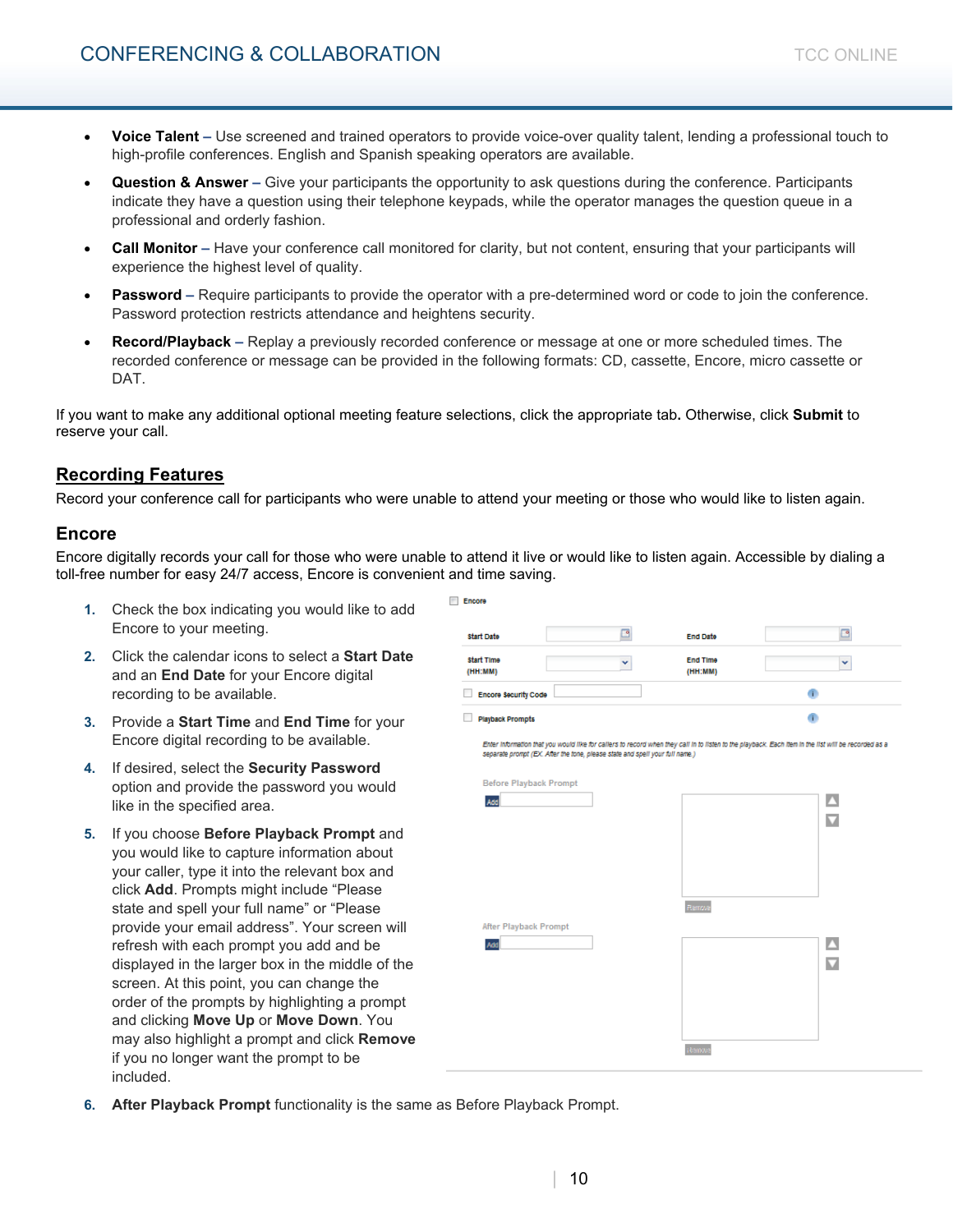**7.** If you want to make any additional optional meeting feature selections, click the appropriate tab**.** Otherwise, click **Submit** to reserve your call.

# **Tape Recording**

Have your conference call recorded and sent to you in one of our multiple CD options or on cassette.

- **1.** Check the box indicating you would like to order a copy of your Encore recording.
- **2.** Select your **Recording Type** from: DAT, CD-Indexing, CD-MP3, CD-WAV, CD-CDA, Microcassette or Cassette.
- **3.** Designate the **Quantity** of recordings you would like to receive.
- **4.** Select your **Media Shipping Method** from Domestic Standard, Domestic Overnight, International Priority.
- **5.** Provide the **Ship To** recipient, **Address**, **City**, **State/Province**, **ZIP/Postal Code** and **Country** for whom the Encore recordings are to be delivered. Click **Add Recipient**. Your screen will refresh and you may designate additional recipients or delete recipients who have already been submitted.
- **6.** If you want to make any additional optional meeting feature selections, click **Previous** or **Continue**. Otherwise, click **Save** to reserve your call.

| <b>Add Reciplent</b>                                                                                         |               |                                             |          |                          |           |
|--------------------------------------------------------------------------------------------------------------|---------------|---------------------------------------------|----------|--------------------------|-----------|
| Recording<br>Mall Qty                                                                                        | Media Shippin | Ship To                                     | Country. | Address 1                | Address 2 |
| CD-CDA<br>$\rightarrow$                                                                                      |               | Domestic - Sta Shonna Sanders United States |          | 1239 O.G. Skinne         |           |
|                                                                                                              |               |                                             |          |                          |           |
|                                                                                                              |               |                                             |          |                          |           |
|                                                                                                              |               |                                             |          |                          |           |
| 4                                                                                                            |               |                                             |          |                          |           |
| $  4  4  $ Page $  1  $ of $  $ $  $ $  $                                                                    |               |                                             |          |                          |           |
| <b>Delete recipient</b>                                                                                      |               |                                             |          |                          |           |
|                                                                                                              |               |                                             |          |                          |           |
| Recording Type *                                                                                             |               | CD - CDA                                    |          | $\overline{\phantom{a}}$ |           |
|                                                                                                              |               |                                             |          |                          |           |
|                                                                                                              |               |                                             |          |                          |           |
|                                                                                                              | 1             |                                             |          |                          |           |
|                                                                                                              |               | Domestic - Standard                         |          | $\overline{\nabla}$      |           |
|                                                                                                              |               | Shonna Sanders                              |          |                          |           |
|                                                                                                              |               | 1239 O.G. Skinner Dr                        |          |                          |           |
|                                                                                                              |               |                                             |          |                          |           |
|                                                                                                              |               | <b>United States</b>                        |          | Y                        |           |
|                                                                                                              |               |                                             |          |                          |           |
| Mall Oty *<br>Media Shipping Method *<br>Ship To *<br>Address 1 *<br><b>Address 2</b><br>Country *<br>City * |               | <b>West Point</b>                           |          |                          |           |
| State/Province *                                                                                             | GA            |                                             |          | $\overline{\phantom{a}}$ |           |

# **Streaming Services**

By adding streaming to your Operator Assisted call, you can broadcast the call over the Internet and invite a wider listen-only audience who do not need to dial into your call.

There are a large number of Streaming features available. The blue icons provide additional information about each feature.

• **Core Event Types –** Select the type of event you require. Options include streaming slides only, audio only, video, audio and slides, etc.

| Core Event Type                          |   |                                               |    | ▴ |
|------------------------------------------|---|-----------------------------------------------|----|---|
| *A selection is required in this section |   |                                               |    |   |
| <b>Slides Streaming</b>                  | œ | Video Streaming-Onsite Production             | ï. |   |
| Audio Streaming                          | œ | Video w/ Slides Streaming - Webcam Only       | Œ  |   |
| Audio with Slides Streaming              | C | Video w/ Slides Streaming - Onsite Production | î. |   |
| Video Streaming-Webcam only              |   | None                                          |    |   |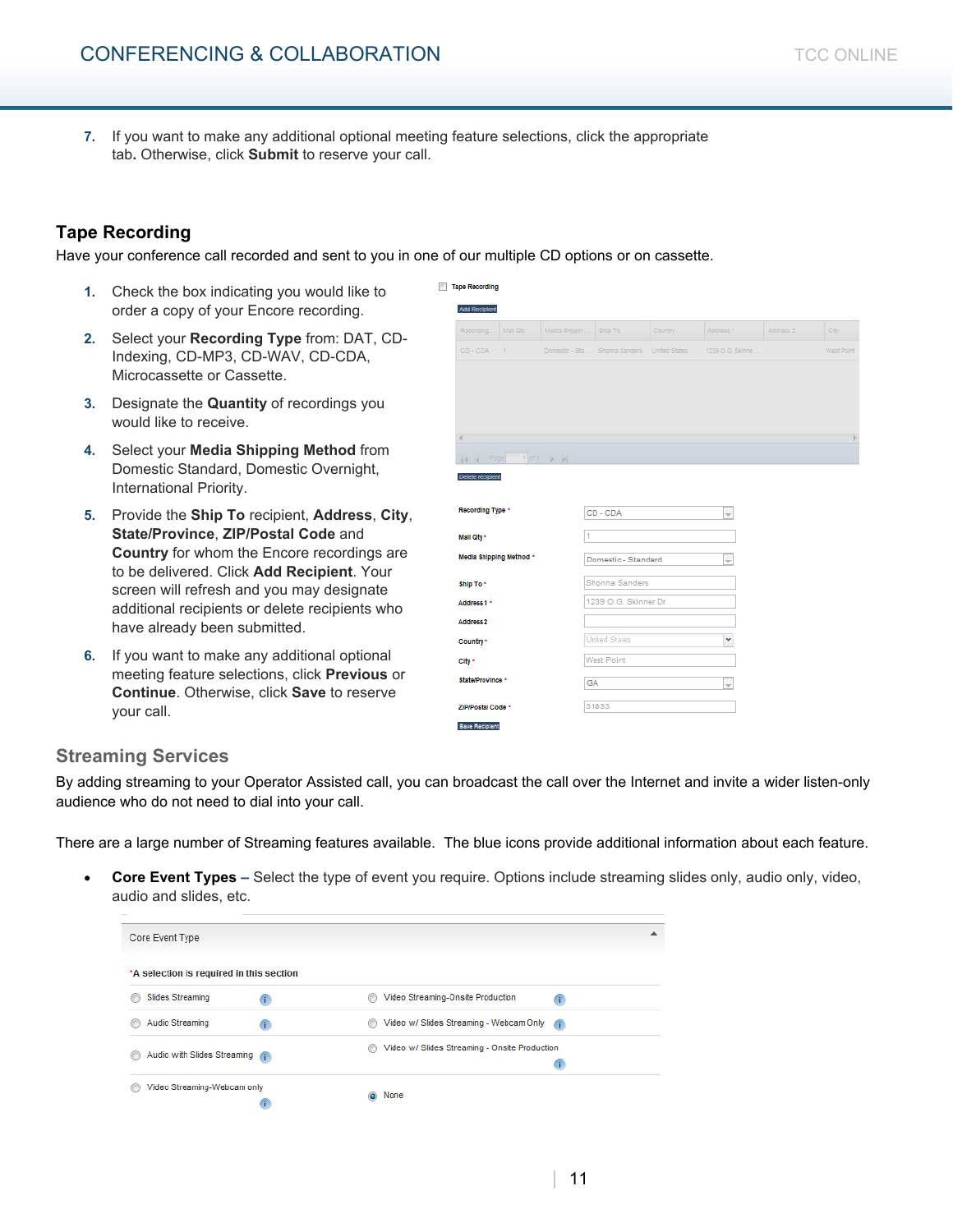• **Streaming Enhanced Features –** Choose any additional features you require (i.e., a customized email, ability to import a list of registrants for validation when participants join your call, survey during your call, transcription of your call, etc.).

| <b>Streaming Enhanced Features</b>   |    |                                 |                |  |
|--------------------------------------|----|---------------------------------|----------------|--|
| <b>Customized Console (Basic)</b>    | T  | <b>Portrait Slides</b>          | $\top$         |  |
| <b>Customized Console (Advanced)</b> | Œ  | <b>Registration (Advanced)</b>  | Œ              |  |
| <b>Emails-Customized</b>             | ÷. | <b>Slide Chapter Indexing</b>   | Œ              |  |
| <b>Event Passcode</b>                | i. | <b>Slide Thumbnail Indexing</b> | Œ              |  |
| <b>Event Premium Upgrade</b>         | T. | <b>Survey</b>                   | T              |  |
| <b>Hyperlinks/URLs/Doc Links</b>     | T. | <b>Test</b>                     | $\top$         |  |
| <b>Manage Registrants</b>            | i. | <b>Transcription</b>            | n.             |  |
| <b>Multi-Event Registration</b>      | T  | <b>Translated Transcription</b> | $\blacksquare$ |  |
| Podcast                              |    |                                 |                |  |

• **Quantities –** Specify the number of required CDs of your recorded call, how many presentations you will be uploading for your call and the number of speaker bios that should be included in your presentation.

| Quantities                                                                    |    |  |
|-------------------------------------------------------------------------------|----|--|
| Number of CDs to be ordered<br>$\blacksquare$                                 | í. |  |
| Number of Flash Clips to be ordered<br>$\blacksquare$                         | ÷. |  |
| <b>Quantity of Additional Event Support Hours</b><br>$\overline{\phantom{a}}$ | ï. |  |
| <b>Single File Archive</b><br>F                                               | í. |  |
| <b>Presentations (multiple PowerPoint presentations)</b><br>m                 | î. |  |
| <b>Speaker Bio</b>                                                            |    |  |

• **Event Extension –** Provide an estimate of the number of participants attending your streaming event and select a date when your archive of the call should expire. Lastly, provide information on your experience level with managing streaming calls. This will allow our teams to determine the level of support you will need for your event.

| <b>Streaming Event Extensions</b>                                             |            |    |                                        |  |
|-------------------------------------------------------------------------------|------------|----|----------------------------------------|--|
| Conference Date: 09/17/2012 MT                                                |            |    | Streaming Duration: 1 Hours 0 Minutes= |  |
| <b>Streaming Attendees</b>                                                    |            |    |                                        |  |
| <b>Archive Expiration</b>                                                     | 03/17/2013 | T9 |                                        |  |
| What is the purpose of this event?                                            |            |    | $\blacksquare$                         |  |
| What is the customer's experience level with directly                         |            |    |                                        |  |
| managing high profile events, in conjunction with the Event<br>Services Team? |            |    | ▼                                      |  |

### **Submitting Your Booking**

When you have finished adding features to your call, click **Save** to reserve your call.